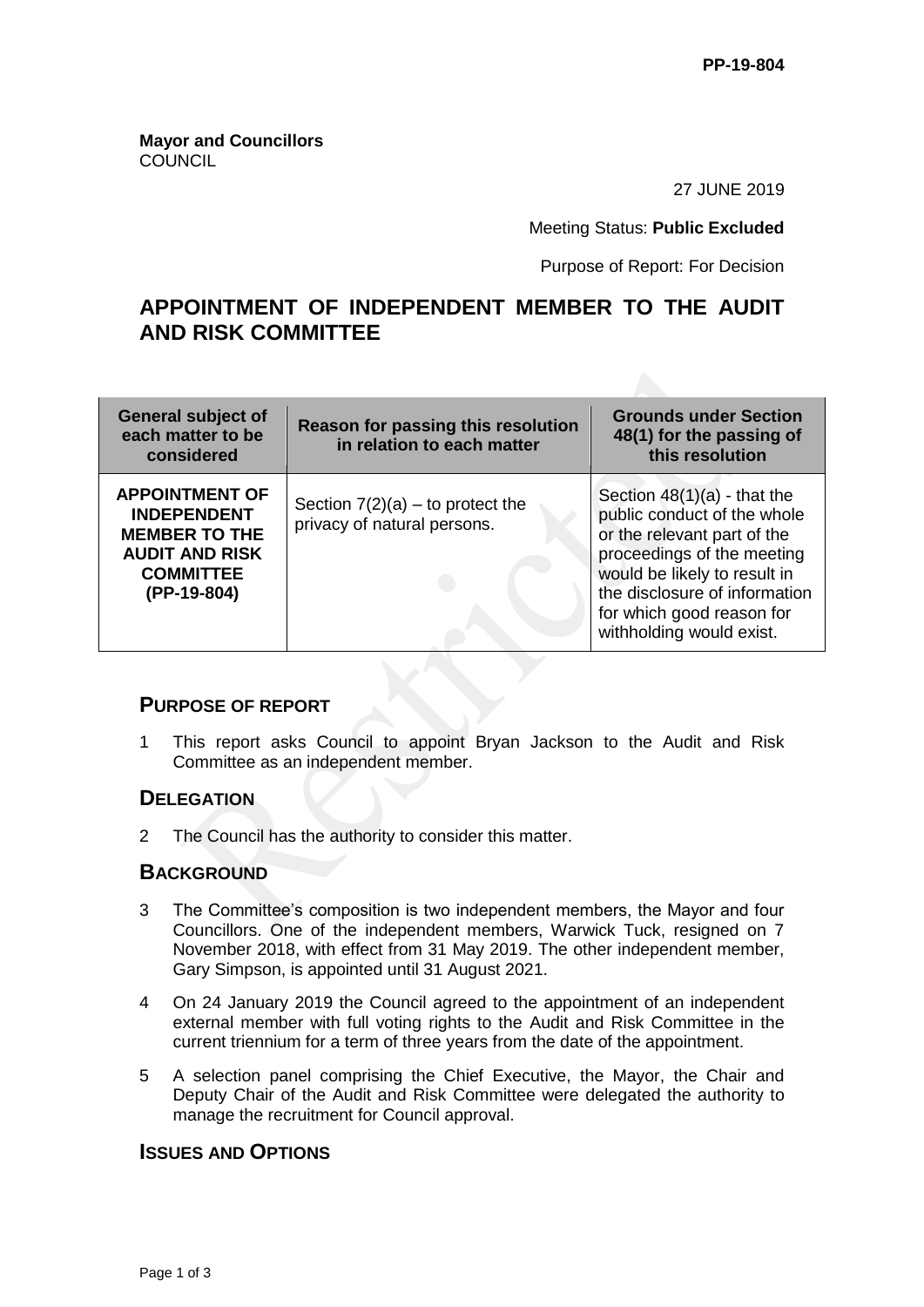# Recruitment Process

- 6 An advertisement for the appointment was place in the Kāpiti Observer on 7 and 14 March 2019. Interested parties were invited to submit their CV and a covering letter.
- 7 Two applications were received. The selection panel assessed the applications and narrowed this down to a preferred candidate for interview. Bryan Jackson was invited for interview on 13 June 2019.
- 8 Following the interview, the selection panel confirmed Bryan Jackson as the preferred candidate and his appointment to the Audit and Risk Committee is hereby submitted to Council for its approval.

### **CONSIDERATIONS**

### Policy considerations

9 There are no policy considerations. If Council approves the appointment the Governance Structure and Delegations document will be amended accordingly.

### Legal considerations

10 There are no legal considerations.

### Financial considerations

11 Independent members are entitled to be paid \$190 for every meeting that they attend. The Audit and Risk Committee meets at least on a quarterly basis or as required and so the financial impact is approximately \$1,520 per annum, which can be met within existing budgets.

#### Tangata whenua considerations

- 12 There are no tangata whenua considerations.
- 13 Te Whakaminenga o Kāpiti were briefed on the vacancy and recruitment process.

#### **SIGNIFICANCE AND ENGAGEMENT**

#### Significance policy

14 This matter has a low level of significance under Council's Significance and Engagement Policy.

## **Publicity**

15 If the Council approves the appointment the decision will be released from public excluded session at the appropriate time.

# **RECOMMENDATIONS**

16 That the Council approves the appointment of Bryan Jackson as an independent member of the Audit and Risk Committee, with full voting rights, with effect from 1 July 2019 to 1 July 2022.